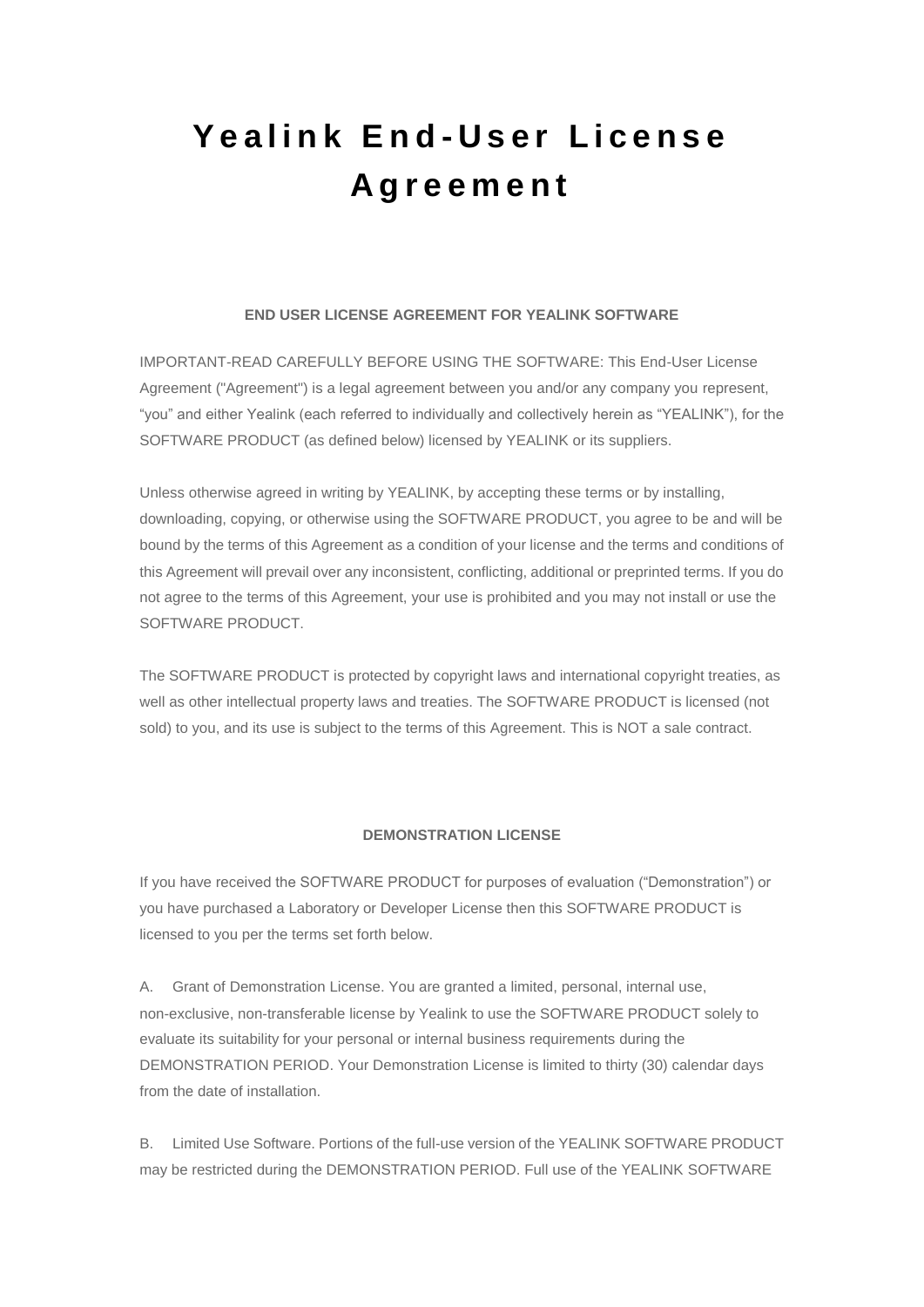PRODUCT will be restored when a valid license key is entered. Your entry of data into the YEALINK SOFTWARE PRODUCT is allowed during the DEMONSTRATION PERIOD and such entry is not allowed once your DEMONSTRATION PERIOD ENDS; however, a valid license key may make access to the data possible again. Yealink accepts no liability for any lost data because of an expiring Demonstration License.

C. Disclaimer of Warranty. THE YEALINK SOFTWARE PRODUCT IS PROVIDED DURING THE DEMONSTRATION PERIOD ONLY FOR THE SOLE PURPOSE OF EVALUATION ON AN "AS IS" BASIS. Yealink EXPRESSLY DISCLAIMS ALL WARRANTIES, REPRESENTATIONS AND CONDITIONS INCLUDING THE IMPLIED WARRANTIES AND/OR CONDITIONS OF MERCHANTABILITY, SATISFACTORY QUALITY, FITNESS FOR A PARTICULAR PURPOSE, AND NON-INFRINGEMENT.

D. Additional Terms. The terms of the Standard License (below), Sections 2 (Other Rights and Limitations), 4 (Termination), 6 (Limitation of Liability), 7 (Indemnity), 8 (Disclaimer), and 9 (Miscellaneous) shall also apply to this Demonstration License.

\*\*\*

#### **STANDARD LICENSE**

#### **(Requires Valid License Key(s))**

IMPORTANT-READ CAREFULLY BEFORE USING THE YEALINK SOFTWARE PRODUCT: This End-User License Agreement ("Agreement") is a legal agreement between you (and/or any company you represent) and Yealink for the YEALINK SOFTWARE PRODUCT (including any software updates or upgrades thereto) licensed by Yealink or its suppliers. The YEALINK SOFTWARE PRODUCT consists of computer software, may including associated media, printed materials, and "online" or electronic documentation ("YEALINK SOFTWARE PRODUCT"). By accepting these terms or by installing, downloading, copying, or otherwise using the YEALINK SOFTWARE PRODUCT, you agree to be and will be bound by the terms of this Agreement as a condition of your license. If you do not agree to the terms of this Agreement, you are prohibited from using it and you may not install or use the YEALINK SOFTWARE PRODUCT.

The YEALINK SOFTWARE PRODUCT is under protection in accordance with copyright laws and international copyright treaties, as well as other intellectual property laws and treaties. The YEALINK SOFTWARE PRODUCT is licensed (not sold) to you, and its use is subject to the terms of this Agreement. This is NOT a sale contract.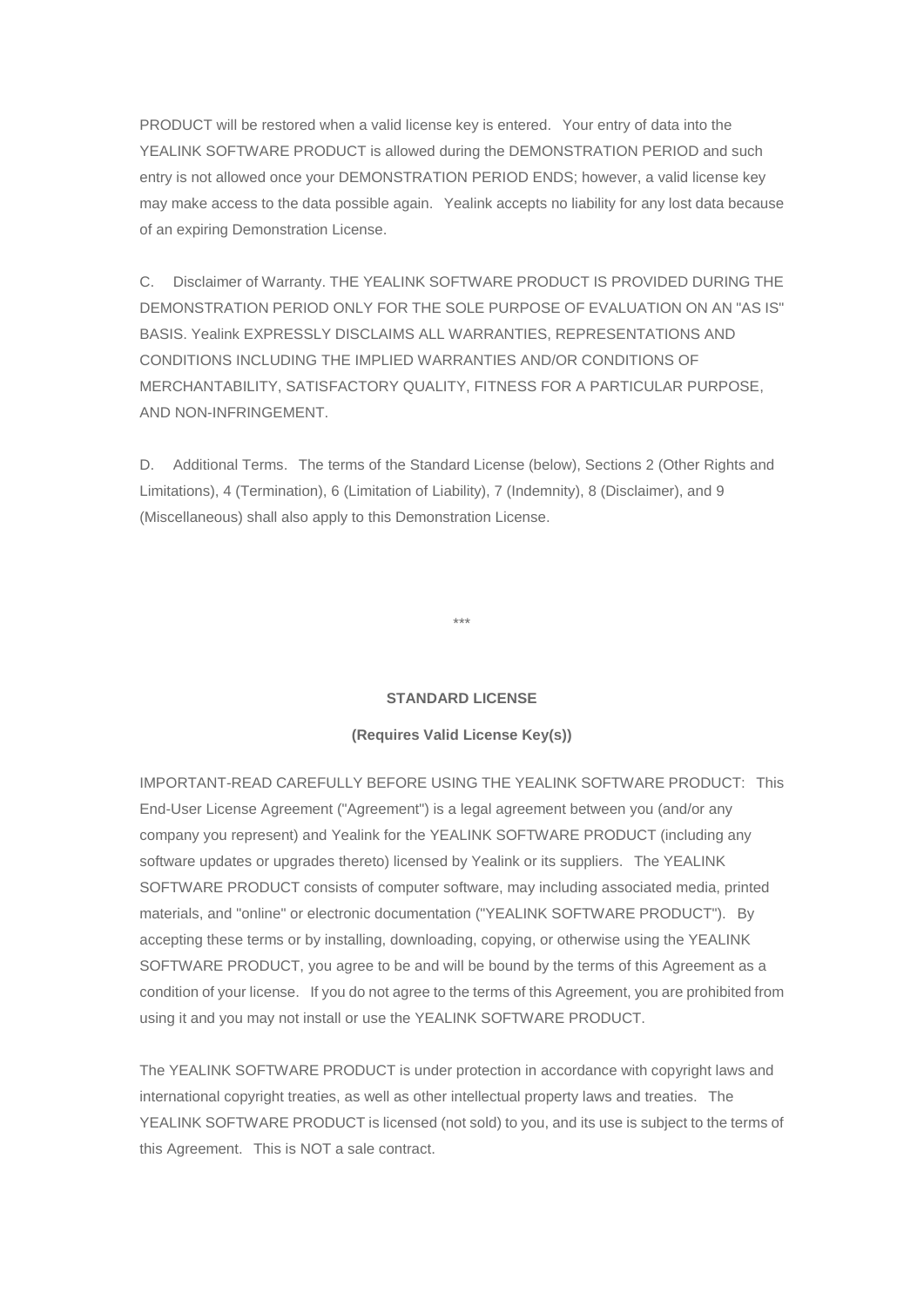1.1 GRANT OF LICENSE. Pursuant to the terms of this Agreement, You (either an individual or an entity) are granted by the YEALINK SOFTWARE PRODUCT a non-exclusive, non-transferable (except as set forth herein), revocable license to install and use the YEALINK SOFTWARE PRODUCT for personal or internal purposes solely on the number of devices having Compatible Operating Systems ("COMPUTERS") for which you have purchased valid license keys. When it is loaded into the temporary memory (i.e. RAM) or installed into the permanent memory (e.g., hard disk, CD-ROM, or other storage device) of a computer, the YEALINK SOFTWARE PRODUCT is "in use" on the COMPUTER in question.

Use of the YEALINK SOFTWARE PRODUCT may be subject to the issuance of a License Key, which will be conveyed to you upon payment of the applicable license fees for the YEALINK SOFTWARE PRODUCT or accompanying software, including any extensions thereof. If you choose not to purchase or accept the License Key from Yealink, Yealink cannot ensure the YEALINK SOFTWARE PRODUCT, accompanying software and/or system configuration will operate as intended.

1.2 Limitations. Except as expressly permitted in this Agreement, and/or to the extent that Yealink is not legally able to restrict you under the applicable law and then only after notice to Yealink, you will not yourself or allow anyone else to: (a) disassemble, reverse engineer, decompile or otherwise attempt to discover the source code or structural framework of the Software; (b) translate, modify, or create any derivative work of the YEALINK SOFTWARE PRODUCT; (c) disclose, publish, sublicense, sell, lend, rent, lease or transfer the YEALINK SOFTWARE PRODUCT; (d) copy the YEALINK SOFTWARE PRODUCT onto any public or distributed network; (e) use the YEALINK SOFTWARE PRODUCT to operate in or as a time-sharing, outsourcing, service bureau, application service provider or managed service provider environment; or (f) copy or reproduce the YEALINK SOFTWARE PRODUCT. Notwithstanding the above, you may transfer all (but no lesser portion) of the YEALINK SOFTWARE PRODUCT to another person subject to this Agreement with the prior written approval of Yealink.

Further, no license is granted to you in the human readable code of the YEALINK SOFTWARE PRODUCT (source code). Except as expressly provided below, you are not granted any rights to patents, copyrights, trade secrets, trademarks, or any other rights in respect to the YEALINK SOFTWARE PRODUCT in accordance with this License Agreement. You are the sole responsible person for use of the YEALINK SOFTWARE PRODUCT by your agents, contractors, customers and suppliers and their compliance with this Agreement.

1.3 This license will terminate automatically: (a) if you use or permit the use of the YEALINK SOFTWARE PRODUCT in any manner not permitted by this Agreement; (b) if a bankruptcy or insolvency proceeding is filed by or against you; (c) if you make an assignment for the benefit of creditors; or (d) an event or proceeding analogous to those set out at paragraphs (b) and (c) above occurs or takes place in any jurisdiction. Upon termination, you will immediately, as directed by Yealink, either return the YEALINK SOFTWARE PRODUCT or all copies you have made, including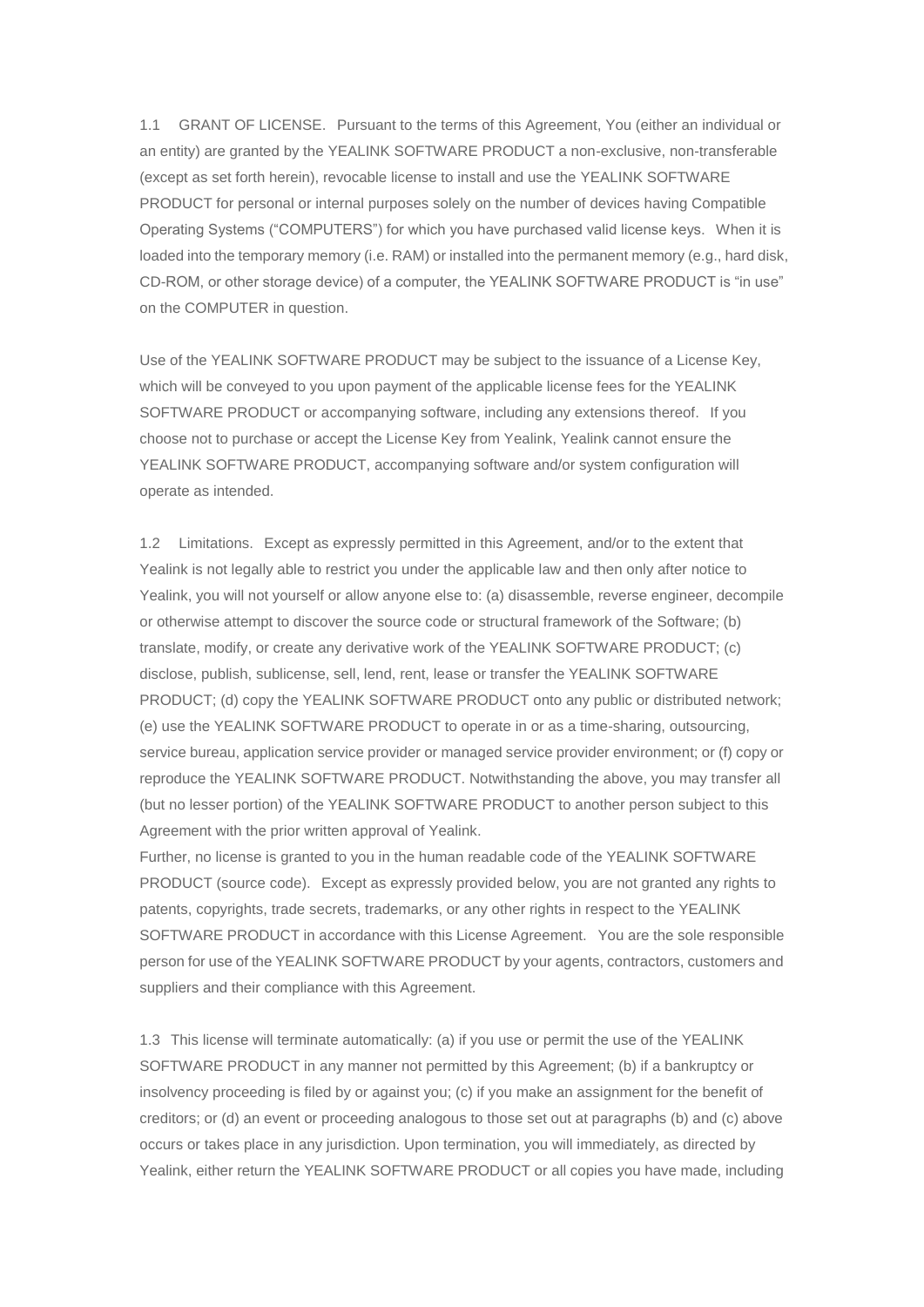without limitation modifications and merged portions in any form, to Yealink or destroy all copies of the YEALINK SOFTWARE PRODUCT and certify such destruction in writing to Yealink.

1.4 Compliance Assurance. To guarantee observance of the terms of this Agreement, Yealink shall reserve the right to inspect and audit all the books and records in relation to the use of the licenses granted hereunder and to request that you conduct an internal audit at any time and that you agree to provide reasonable assistance for any such audit.

2. OTHER RIGHTS AND LIMITATIONS.

2.1 Limitations on Reverse Engineering, Decompilation, and Disassembly. Any reversion of engineer, decompilation, modification or disassembly of the YEALINK SOFTWARE PRODUCT or otherwise reduction of the YEALINK SOFTWARE PRODUCT to human-perceivable form in whole or in part is permitted, except and only to the extent that such activity is expressly permitted by a third party license or applicable laws. The foregoing involves but is not confined to review of data structures or similar materials produced by YEALINK SOFTWARE PRODUCT. The YEALINK SOFTWARE PRODUCT is licensed as a single product. Its component parts may not be separated for use on more than one COMPUTER. Any illegal purpose or conduct concerning the YEALINK SOFTWARE PRODUCT is prohibited.

2.2 Back-up. Except as expressly provided for under this Agreement you may not copy the YEALINK SOFTWARE PRODUCT; except for back-up purposes, however, you may keep one copy of the YEALINK SOFTWARE PRODUCT and, if applicable, one copy of any previous version, only to be used in case of failure of the original. All copies of the YEALINK SOFTWARE PRODUCT must be marked with the proprietary notices provided on the original YEALINK SOFTWARE PRODUCT. Any reproduction of the supporting documentation accompanying the YEALINK SOFTWARE PRODUCT is not allowed.

2.3 No Modifications. Any modification, translation or creation of derivative works of the YEALINK SOFTWARE PRODUCT is not allowed under this Agreement.

2.4 Proprietary Notices. You may not remove or obscure any proprietary notices, identification, label or trademarks on or in the YEALINK SOFTWARE PRODUCT or the supporting documentation.

2.5 Software Transfer. You may permanently transfer all of your rights under this Agreement solely in connection with transfer of the COMPUTER, provided you retain no copies, you shall transfer all of the YEALINK SOFTWARE PRODUCT (including the media and printed materials, any upgrades or updates, and this Agreement), and the recipient agrees to the terms of this Agreement. If the YEALINK SOFTWARE PRODUCT is an upgrade or update, all prior versions of the YEALINK SOFTWARE PRODUCT must be included in any transfer. However, you may not resell any YEALINK SOFTWARE PRODUCT which is marked "Not for Resale" or "NFR" or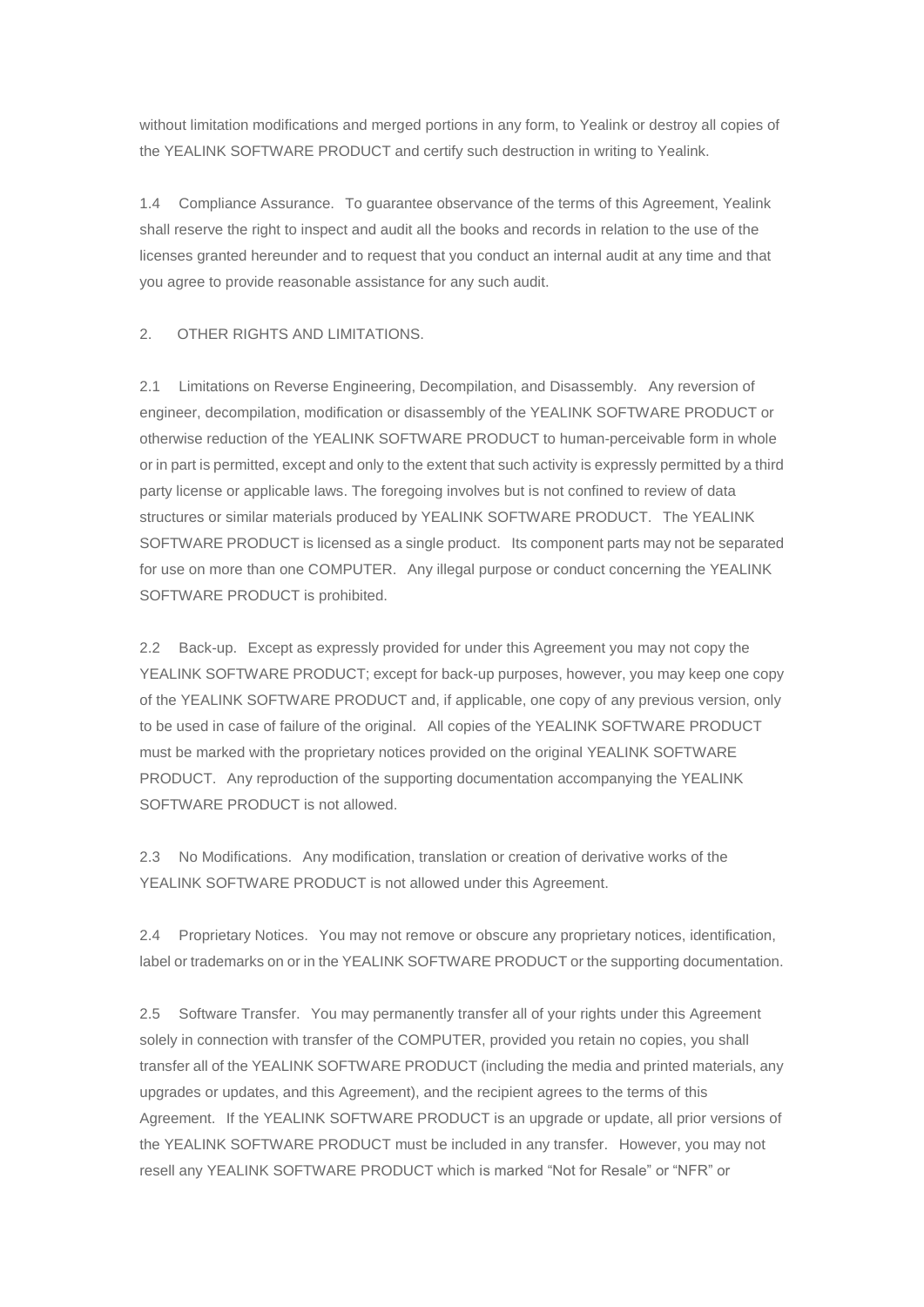otherwise transfer it for value.

2.6 Copyright. All title and copyrights in and to the YEALINK SOFTWARE PRODUCT (involving but not confined to any images, photographs, animations, video, audio, music, text, programs and "applets" incorporated into the YEALINK SOFTWARE PRODUCT), the accompanying printed materials, and any copies of the YEALINK SOFTWARE PRODUCT are owned by Yealink or its suppliers. Title, ownership rights, and intellectual property rights in the YEALINK SOFTWARE PRODUCT shall remain in Yealink or its suppliers. Title and related rights in the content accessed through the YEALINK SOFTWARE PRODUCT is the property of such content owner and may be protected by applicable law. No rights in such content is granted to you under this Agreement.

2.7 Confidentiality. You shall protect the confidentiality of, and avoid disclosure and unauthorized use of, the YEALINK SOFTWARE PRODUCT, which contains valuable proprietary information and trade secrets of Yealink and its suppliers that remain the property of Yealink.

2.8 Reservation of Rights. Yealink and its suppliers reserve all rights in the YEALINK SOFTWARE PRODUCT not expressly granted to you in this Agreement.

2.8 Equipment and Third Party Charges. In order to use the YEALINK SOFTWARE PRODUCT you will need an internet broadband connection. You are responsible for providing all equipment required to access the internet or making communications such as headsets, microphones and webcams accessible. The YEALINK SOFTWARE PRODUCT may use the processing capabilities, memory and bandwidth of the COMPUTER you are using, only for the purpose of facilitating the communication and establishing the connection between YEALINK SOFTWARE PRODUCT users. If your use of the YEALINK SOFTWARE PRODUCT depends upon that of a processor and bandwidth owned or controlled by a third party, you acknowledge and agree that your license to use the YEALINK SOFTWARE PRODUCT is subject to your obtaining consent from the relevant third party for such use. You represent and warrant that by accepting these terms, you have obtained such consent. You are responsible for all equipment and any third party fees (such as carrier charges, internet fees, or provider or airtime charges) necessary to access or use the YEALINK SOFTWARE PRODUCT. Additionally, using the YEALINK SOFTWARE PRODUCT on mobile applications will use some of the data allowance available on the data package to which you have subscribed with your mobile network operator. Out-of-country usage may cause significantly higher costs than regular usage, and you are the sole responsible person for keeping yourself informed and paying for possible roaming and other applicable charges levied by your mobile network operator.

2.9 Additional Features. Yealink may offer additional software features for its PRODUCTS. Use of these additional software features may require the purchase of a license. You may not install, access, or use any additional software features on PRODUCTS other than those listed on your license and only then once the proper number of licenses have been purchased and authorized by Yealink. Even without purchasing a license you may use additional software features in a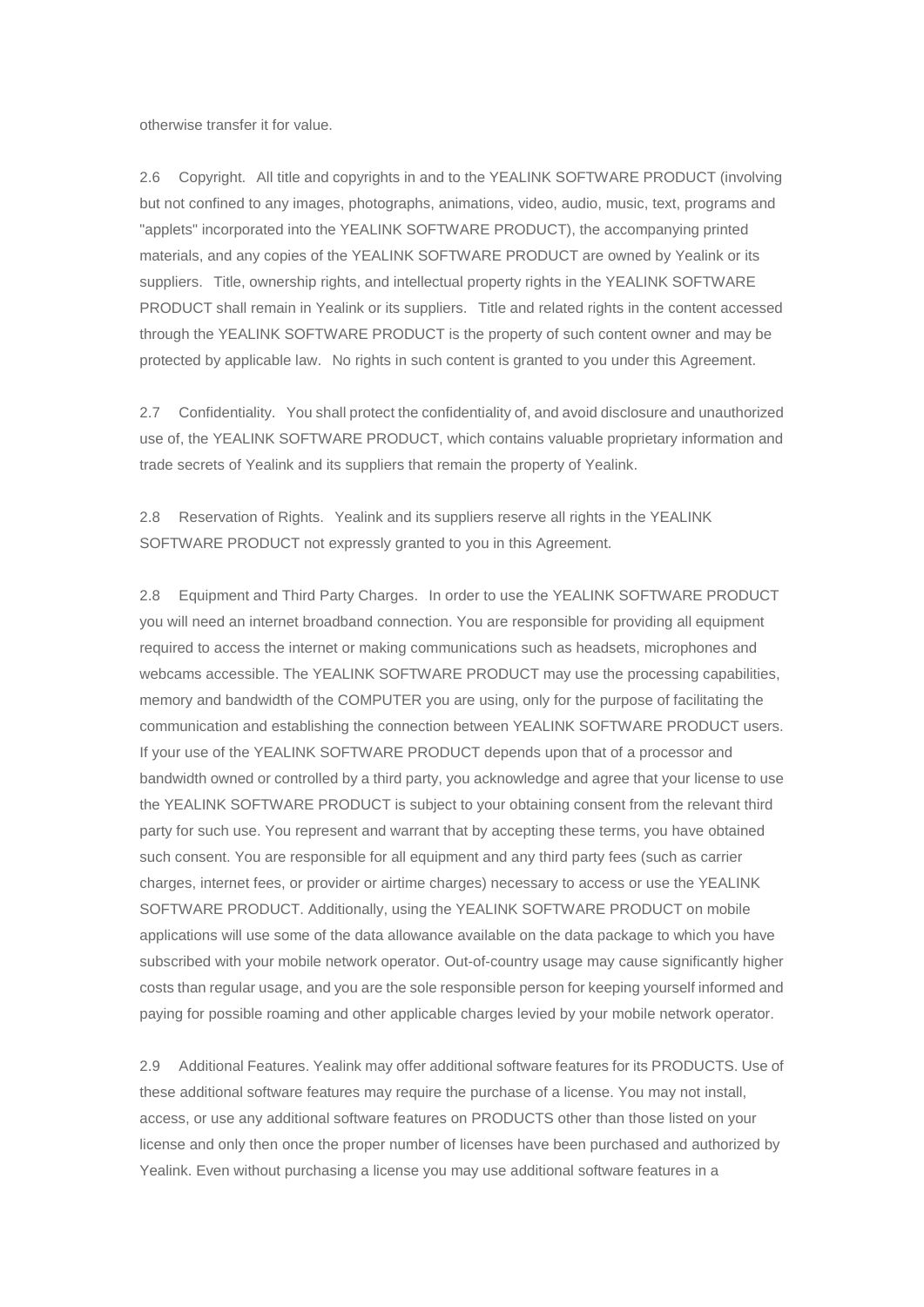PRODUCT for trial purposes for a maximum of 30 days.

3. SUPPORT SERVICES. Yealink may provide you with support services related to the YEALINK SOFTWARE PRODUCT ("SUPPORT SERVICES "). Use of SUPPORT SERVICES is governed by the Yealink policies and programs described in the Yealink-provided materials. Any supplemental software code offered to you as part of the SUPPORT SERVICES is considered part of the YEALINK SOFTWARE PRODUCT and is subject to the terms and conditions of this Agreement. With regard to technical information you provide to Yealink as part of the SUPPORT SERVICES, Yealink may use such information for its business purposes, including for product support and development. Yealink will not utilize such technical information in a form that personally identifies you.

4. TERMINATION. This Agreement will expire automatically if you fail to observe any of the terms and conditions of this Agreement. In the event of any termination, you must put an end to any use of the YEALINK SOFTWARE PRODUCT, and destroy all copies of the YEALINK SOFTWARE PRODUCT and all of its component parts. You may terminate this Agreement at any time by destroying the YEALINK SOFTWARE PRODUCT and all of its component parts. Termination of this Agreement shall not prevent Yealink or its suppliers from claiming any further damages. If you do not comply with any of the above restrictions, this license will terminate and you will be liable to Yealink and its suppliers for damages or losses caused by your non-compliance. The waiver by Yealink of a specific breach or default shall not constitute the waiver of any subsequent breach or default.

## 5. WARRANTY AND WARRANTY EXCLUSIONS.

5.1 Limited Warranty. Except as otherwise set forth in a Third Party License or in third party license terms set forth below, Yealink warrants that (a) the YEALINK SOFTWARE PRODUCT will perform substantially in accordance with the accompanying documentation for a period of ninety (90) days from the date of installation with a valid license key, and (b) any SUPPORT SERVICES provided by Yealink shall be substantially as described in applicable written materials provided to you by Yealink. This warranty is valid only for the original purchaser. YEALINKDOES NOT WARRANT THAT YOUR USE OF THE YEALINK SOFTWARE PRODUCT WILL BE UNINTERRUPTED OR ERROR FREE, OR THAT ALL DEFECTS IN THE YEALINK SOFTWARE PRODUCT WILL BE CORRECTED. YOU ASSUME FULL RESPONSIBILITY FOR THE SELECTION OF THE YEALINK SOFTWARE PRODUCT TO ACHIEVE YOUR INTENDED RESULTS AND FOR THE INSTALLATION, USE AND RESULTS OBTAINED FROM THE YEALINK SOFTWARE PRODUCT. IF THE YEALINK SOFTWARE PRODUCT DOES NOT OPERATE AS WARRANTED ABOVE, YEALINK 'S SOLE OBLIGATION UNDER THIS EXPRESS WARRANTY SHALL BE, AT YEALINK 'S OPTION AND EXPENSE, TO REPAIR, REPLACE, OR REFUND THE PURCHASE PRICE PAID BY YOU. Any replacement YEALINK SOFTWARE PRODUCT will be warranted for the remainder of the original warranty period or thirty (30) days, whichever is longer.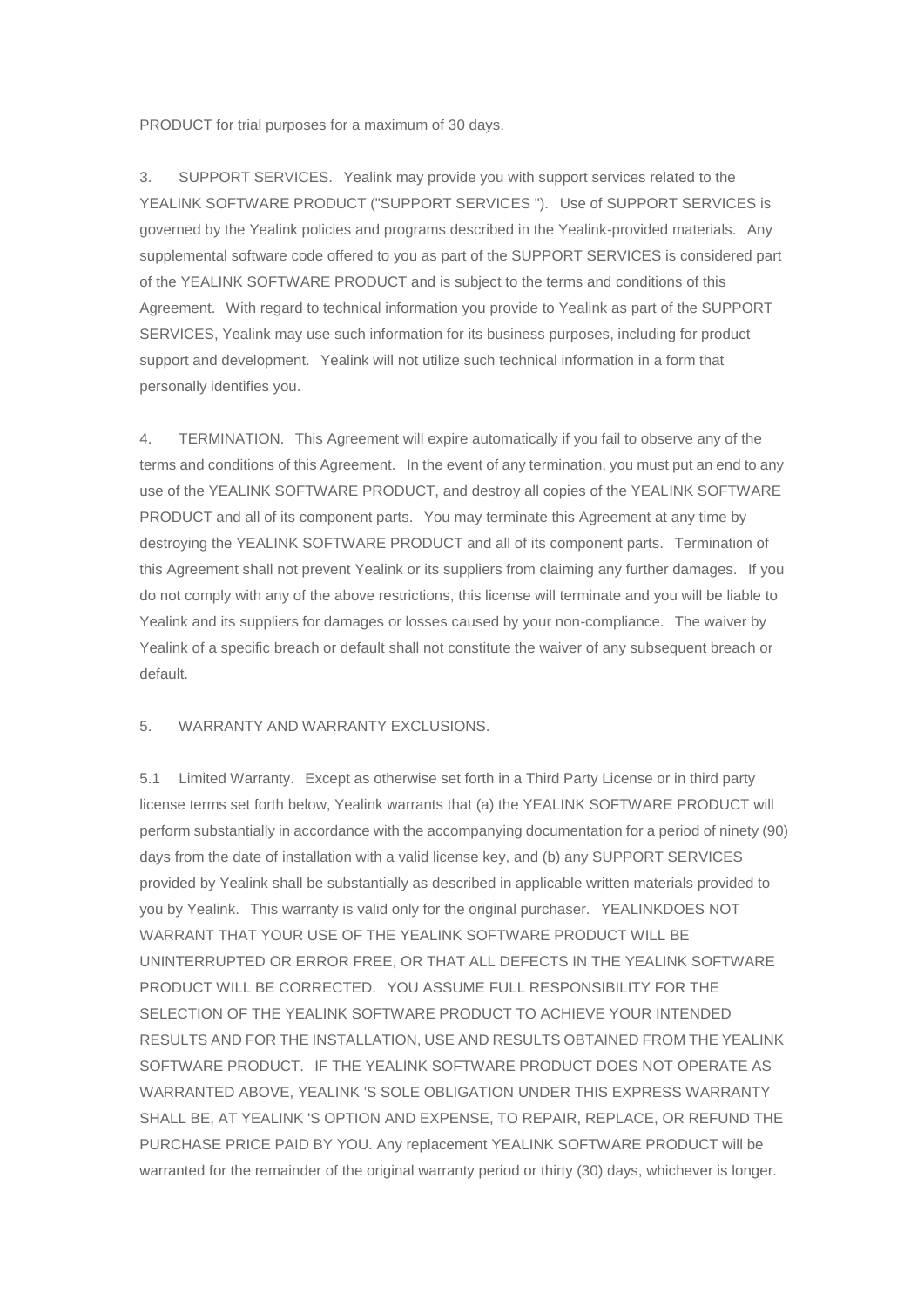5.2 Warranties Exclusive. TO THE FULL EXTENT ALLOWED BY LAW, THE FOREGOING WARRANTIES AND REMEDIES ARE EXCLUSIVE AND ARE IN LIEU OF ALL OTHER WARRANTIES, TERMS, OR CONDITIONS, EXPRESS OR IMPLIED, EITHER IN FACT OR BY OPERATION OF LAW, STATUTORY OR OTHERWISE, INCLUDING WARRANTIES, TERMS, OR CONDITIONS OF MERCHANTABILITY, FITNESS FOR A PARTICULAR PURPOSE, SATISFACTORY QUALITY, CORRESPONDENCE WITH DESCRIPTION, AND NON-INFRINGEMENT, ALL OF WHICH ARE EXPRESSLY DISCLAIMED. YEALINK NEITHER ASSUMES NOR AUTHORIZES ANY OTHER PERSON TO ASSUME FOR IT ANY OTHER LIABILITY IN CONNECTION WITH THE SALE, INSTALLATION, MAINTENANCE OR USE OF THE YEALINK SOFTWARE PRODUCT. NO ADVICE OR INFORMATION, WHETHER ORAL OR WRITTEN, OBTAINED BY YOU FROM YEALINK OR THROUGH OR FROM THE YEALINK SOFTWARE PRODUCT SHALL CREATE ANY WARRANTY NOT EXPRESSLY STATED IN THIS AGREEMENT.

NEITHER YEALINK NOR ITS SUPPLIERS SHALL BE LIABLE UNDER THIS WARRANTY IF ITS TESTING AND EXAMINATION DISCLOSE THAT THE ALLEGED DEFECT OR MALFUNCTION IN THE YEALINK SOFTWARE PRODUCT DOES NOT EXIST OR WAS CAUSED BY YOUR OR ANY THIRD PARTY'S MISUSE, NEGLECT, IMPROPER INSTALLATION OR TESTING, UNAUTHORIZED ATTEMPTS TO MODIFY THE YEALINK SOFTWARE PRODUCT, OR ANY OTHER CAUSE BEYOND THE RANGE OF THE INTENDED USE, OR BY ACCIDENT, FIRE, LIGHTNING, POWER CUTS OR OUTAGES, OTHER HAZARDS, OR ACTS OF GOD.

5.3 YOU ASSUME FULL RESPONSIBILITY FOR THE SELECTION OF THE SOFTWARE TO ACHIEVE YOUR INTENDED PURPOSES, FOR THE PROPER INSTALLATION AND USE OF THE SOFTWARE AND FOR VERIFYING THE RESULTS OBTAINED FROM USE OF THE SOFTWARE. YEALINK MAKES NO REPRESENTATION OR WARRANTY THAT THE SOFTWARE OR DOCUMENTATION WILL MEET YOUR REQUIREMENTS, OR THAT THE OPERATION OF THE SOFTWARE WILL BE INTERRUPTION OR ERROR FREE.

6. LIMITATION OF LIABILITY. YOUR USE OF THE YEALINK SOFTWARE PRODUCT IS AT YOUR SOLE RISK. YOU WILL BE SOLELY RESPONSIBLE FOR ANY DAMAGE TO YOUR COMPUTER SYSTEM OR LOSS OF DATA THAT RESULTS FROM THE DOWNLOAD OR USE OF THE YEALINK SOFTWARE PRODUCT. TO THE MAXIMUM EXTENT PERMITTED BY APPLICABLE LAW, IN NO EVENT SHALL YEALINK OR ITS SUPPLIERS BE LIABLE FOR ANY SPECIAL, INCIDENTAL, INDIRECT, OR CONSEQUENTIAL DAMAGES WHATSOEVER (INCLUDING, WITHOUT LIMITATION DAMAGES FOR LOSS OF BUSINESS PROFITS OR REVENUE; BUSINESS INTERRUPTION OR WORK STOPPAGE; COMPUTER FAILURE OR MALFUNCTION; LOSS OF BUSINESS INFORMATION, DATA OR DATA USE; LOSS OF GOODWILL; INABILITY TO CONTACT EMERGENCY SERVICES; LOSS OF REPUTATION OR GOODWILL OR ANY ECONOMIC LOSS OR INDIRECT, INCIDENTAL, CONSEQUENTIAL,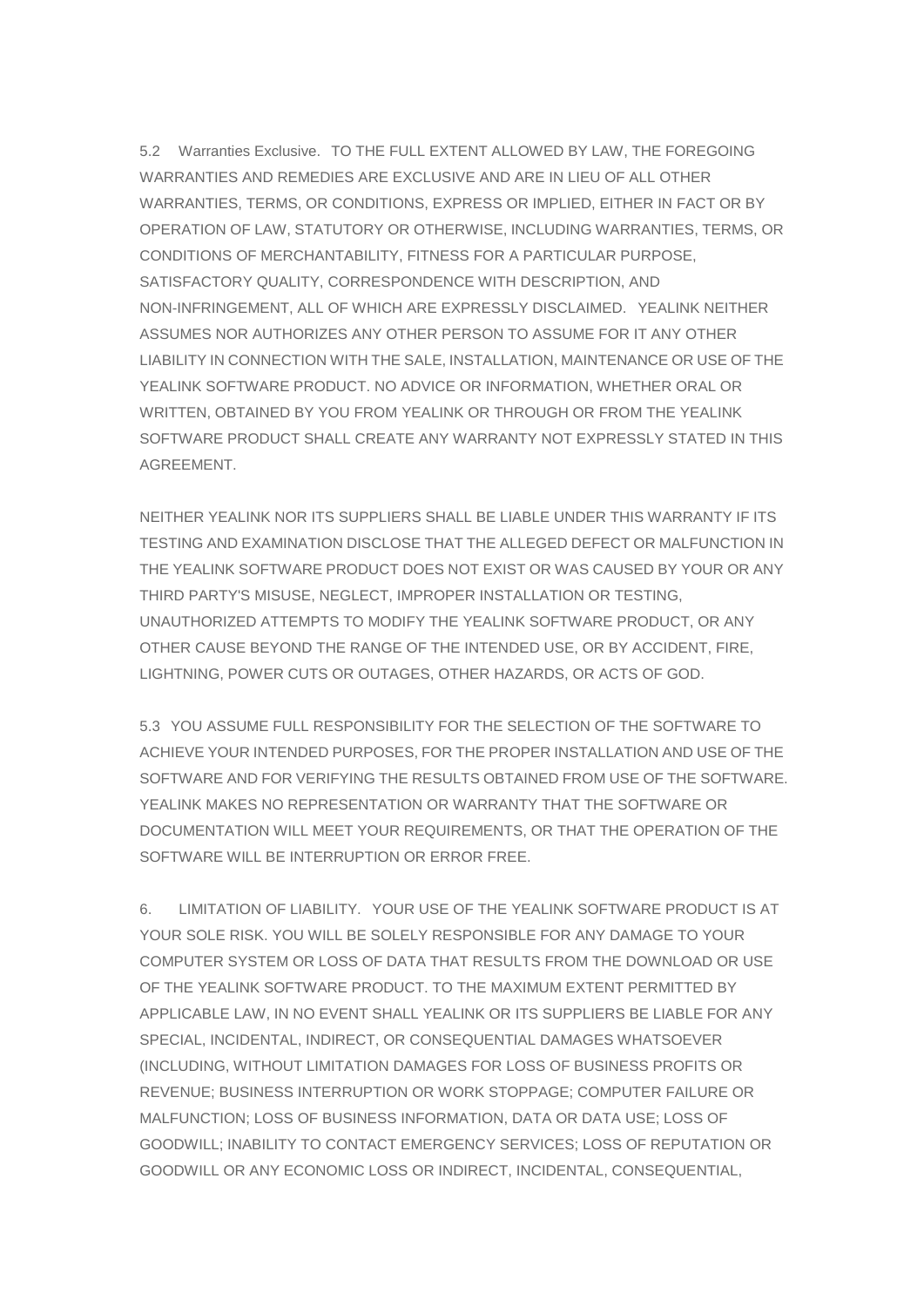PUNITIVE, SPECIAL OR EXEMPLARY DAMAGES ; OR ANY OTHER PECUNIARY LOSS) ARISING OUT OF THE USE OF OR INABILITY TO USE THE YEALINK SOFTWARE PRODUCT OR THE PROVISION OF OR FAILURE TO PROVIDE SUPPORT SERVICES, EVEN IF YEALINK OR ITS SUPPLIER HAS BEEN ADVISED OF THE POSSIBILITY OF SUCH DAMAGES. TO THE MAXIMUM EXTENT PERMITTED BY APPLICABLE LAW, IN NO EVENT SHALL YEALINK'S SUPPLIERS BE LIABLE FOR ANY DIRECT DAMAGES WHATSOEVER ARISING OUT OF THE USE OR THE INABILITY TO USE THE YEALINK SOFTWARE PRODUCT. IN ANY CASE, YEALINK'S ENTIRE LIABILITY SHALL BE LIMITED TO THE GREATER OF THE AMOUNT ACTUALLY PAID BY YOU FOR THE YEALINK SOFTWARE PRODUCT OR U.S. \$1.00. NOTWITHSTANDING THE TERMS OF THIS SECTION 7, IF YOU HAVE ENTERED INTO A YEALINK SUPPORT SERVICES AGREEMENT, YEALINK'S ENTIRE LIABILITY REGARDING SUPPORT SERVICES SHALL BE GOVERNED BY THE TERMS OF THAT AGREEMENT.

7. INDEMNITY. You agree to indemnify and hold harmless Yealink and its subsidiaries, affiliates, officers, agents, co-branders, customers, suppliers or other partners, and employees, from any loss, claim or demand, including reasonable attorneys' fees, made by any third party due to or arising out of your use of the YEALINK SOFTWARE PRODUCT, your connection to the YEALINK SOFTWARE PRODUCT, or your violation of the Terms.

## 8. DISCLAIMERS.

8.1 Local Laws. The exclusion or limitation of implied warranties or the limitation of incidental or consequential damages for certain products supplied to consumers, or the limitation of liability for death or personal injury are not allowed in some countries, states or provinces, so the above limitations and exclusions may only apply to you. When the implied warranties are not allowed to be excluded in their entirety due to local law, they will be confined to the duration of the applicable warranty.

8.2 Quality. Yealink cannot guarantee that malfunction of the YEALINK SOFTWARE PRODUCT will not occur without disruptions, delay or errors. A number of factors may exert their influence on the quality of your communications and use of the YEALINK SOFTWARE PRODUCT, and may result in the failure of your communications including but not limited to: your local network, firewall, your internet service provider, the public internet, the public switched telephone network and your power supply. Yealink takes no responsibility for any disruption, interruption or delay caused by any failure of or inadequacy in any of these items or any other items over which we have no control.

## 9. MISCELLANEOUS.

9.1 Governing Law. This Agreement shall be governed by the laws of the People's Republic of China.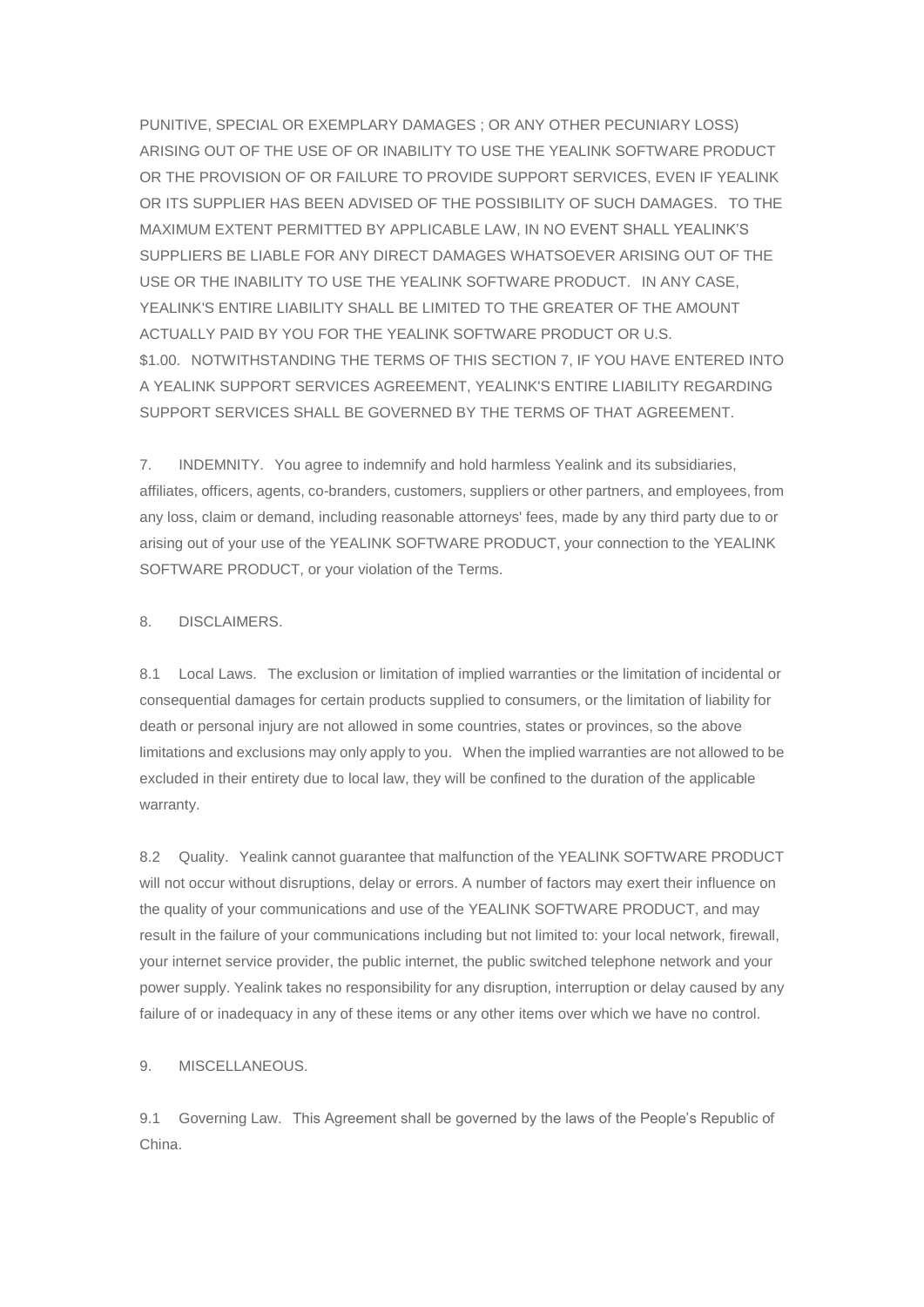9.2 Entire Agreement. YOU AGREE THAT THIS AGREEMENT IS THE COMPLETE, FINAL AND EXCLUSIVE STATEMENT OF THE AGREEMENT BETWEEN YOU AND YEALINK AND SUPERSEDES ANY PROPOSAL OR PRIOR AGREEMENT ORANY OTHER COMMUNICATIONS RELATING TO THE USE OF THE SOFTWARE AND SERVICES OR ANY OF THE DOCUMENTATION.

This Agreement is representative of the complete agreement concerning the YEALINK SOFTWARE PRODUCT and may be subject to amendment only by a writing executed by both parties. If any provision of this Agreement is held to be unenforceable, such provision shall be reformed only to the extent necessary to make it enforceable.

9.3 High Risk Use. THE YEALINK SOFTWARE PRODUCT IS NOT FAULT-TOLERANT AND IS NOT DESIGNED, MANUFACTURED OR INTENDED FOR USE IN HAZARDOUS ENVIRONMENTS REQUIRING FAIL-SAFE PERFORMANCE, SUCH AS IN THE OPERATION OF NUCLEAR FACILITIES, AIRCRAFT NAVIGATION OR COMMUNICATION SYSTEMS, AIR TRAFFIC CONTROL, DIRECT LIFE SUPPORT MACHINES OR WEAPONS SYSTEMS IN WHICH THE FAILURE OF THE SOFTWARE COULD LEAD DIRECTLY TO DEATH, PERSONAL INJURY OR SEVERE PHYSICAL OR ENVIRONMENTAL DAMAGE (COLLECTIVELY, "HIGH RISK USE"). You are not licensed to, and you agree not to, use, distribute or sublicense the use of the YEALINK SOFTWARE PRODUCT in, or in conjunction with, High Risk Use. High Risk Use is STRICTLY PROHIBITED. YEALINK AND ITS SUPPLIERS EXPLICITLY DISCLAIM ANY EXPRESS OR IMPLIED WARRANTY OF FITNESS FOR HIGH RISK USE.

9.4 Third Party Software. The YEALINK SOFTWARE PRODUCT may be distributed with software governed by licenses from third parties ("Third Party Software" and "Third Party License"). You are licensed any Third Party Software in accordance with the terms and conditions of the corresponding Third Party License, notwithstanding anything to the contrary in this Agreement. More information on Third Party Licenses included in the YEALINK SOFTWARE PRODUCT can be available in the documentation for each YEALINK SOFTWARE PRODUCT Yealink makes no representation or warranty concerning Third Party Software and shall have no obligation or liability with respect to Third Party Software. If the Third Party Licenses include licenses that provide for the availability of source code and the corresponding source code is not included with the YEALINK SOFTWARE PRODUCT, consult the documentation supplied with each YEALINK SOFTWARE PRODUCT to learn how to obtain such source code.

9.5 Emergency Services. This YEALINK SOFTWARE PRODUCT is not intended to support or carry emergency calls to any type of hospitals, law enforcement agencies, medical care unit or any other kind of emergency service. Numerous differences exist between traditional telephone services and this YEALINK SOFTWARE PRODUCT. You acknowledge and agree that: (i) Yealink is not required to offer access to emergency services under any applicable local and/or national rules,